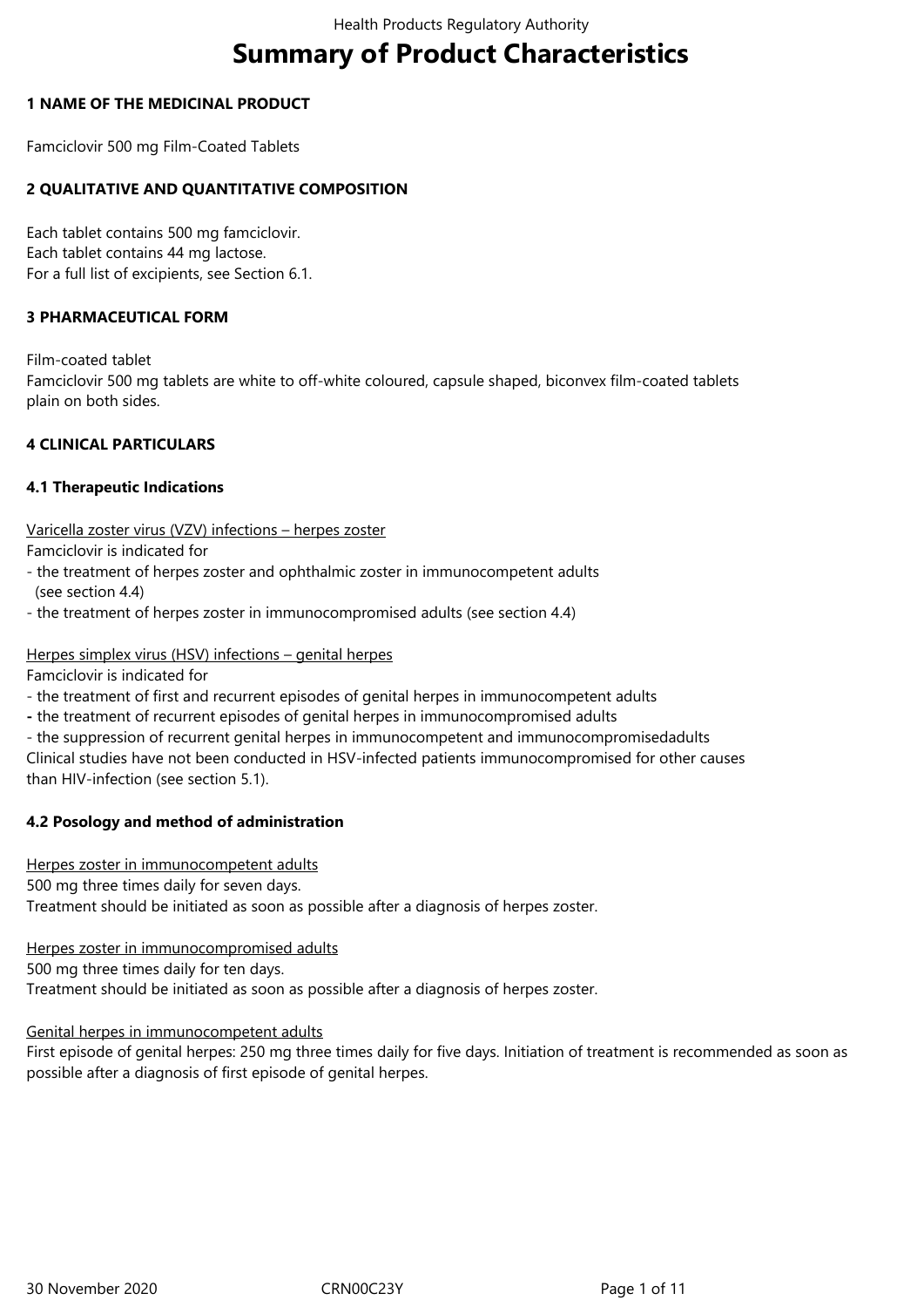Episodic treatment of recurrent genital herpes: 125 mg twice daily for five days. Initiation of treatment is recommended as soon as possible after onset of prodromal symptoms (e.g. tingling, itching, burning, pain) or lesions.

Recurrent genital herpes in immunocompromised adults

Episodic treatment of recurrent genital herpes: 500 mg twice daily for seven days. Initiation of treatment is recommended as soon as possible after onset of prodromal symptoms (e.g. tingling, itching, burning, pain) or lesions.

Suppression of recurrent genital herpes in immunocompetent adults

250 mg twice daily. Suppressive therapy should be discontinued after a maximum of 12 months of continuous antiviral therapy to reassess recurrence frequency and severity. The minimum period of reassessment should include two recurrences. Patients who continue to have significant disease may restart suppressive therapy.

Suppression of recurrent genital herpes in immunocompromised adults 500 mg twice daily.

Patients with renal impairment

Because reduced clearance of penciclovir is related to reduced renal function, as measured by creatinine clearance, special attention should be given to doses in patients with impaired renal function. Dose recommendations for adult patients with renal impairment are provided in Table 1.

Table 1 Dose recommendations for adult patients with renal impairment

| Indication of nominal dose regimen        |           | <b>Creatinine clearance</b> | <b>Adjusted</b> |
|-------------------------------------------|-----------|-----------------------------|-----------------|
|                                           |           | [m]/min]                    | dose            |
|                                           |           |                             | regimen         |
| Herpes zoster in immunocompetent adults   |           |                             |                 |
| 500 mg three times daily for 7 days       |           | $\geq 60$                   | 500 mg          |
|                                           |           |                             | three           |
|                                           |           |                             | times           |
|                                           |           |                             | daily for 7     |
|                                           |           |                             | days            |
|                                           |           | 40 to 59                    | 500 mg          |
|                                           |           |                             | twice           |
|                                           |           |                             | daily for 7     |
|                                           |           |                             | days            |
|                                           |           | 20 to 39                    | 500 mg          |
|                                           |           |                             | once            |
|                                           |           |                             | daily for 7     |
|                                           |           |                             | days            |
|                                           |           | $< 20$                      | 250 mg          |
|                                           |           |                             | once            |
|                                           |           |                             | daily for 7     |
|                                           |           |                             | days            |
|                                           |           | Haemodialysis patients      | 250 mg          |
|                                           |           |                             | following       |
|                                           |           |                             | each            |
|                                           |           |                             | dialysis        |
|                                           |           |                             | during 7        |
|                                           |           |                             | days            |
| Herpes zoster in immunocompromised adults |           |                             |                 |
| 500 mg three times daily for              |           | $\geq 60$                   | 500 mg          |
| 10 days                                   |           |                             | three           |
|                                           |           |                             | times           |
|                                           |           |                             | daily for       |
|                                           |           |                             | 10 days         |
|                                           |           | 40 to 59                    | 500 mg          |
|                                           |           |                             | twice           |
|                                           |           |                             | daily for       |
|                                           |           |                             | 10 days         |
|                                           |           | 20 to 39                    | 500 mg          |
|                                           |           |                             | once            |
| 30 November 2020                          | CRN00C23Y | Page 2 of 11                |                 |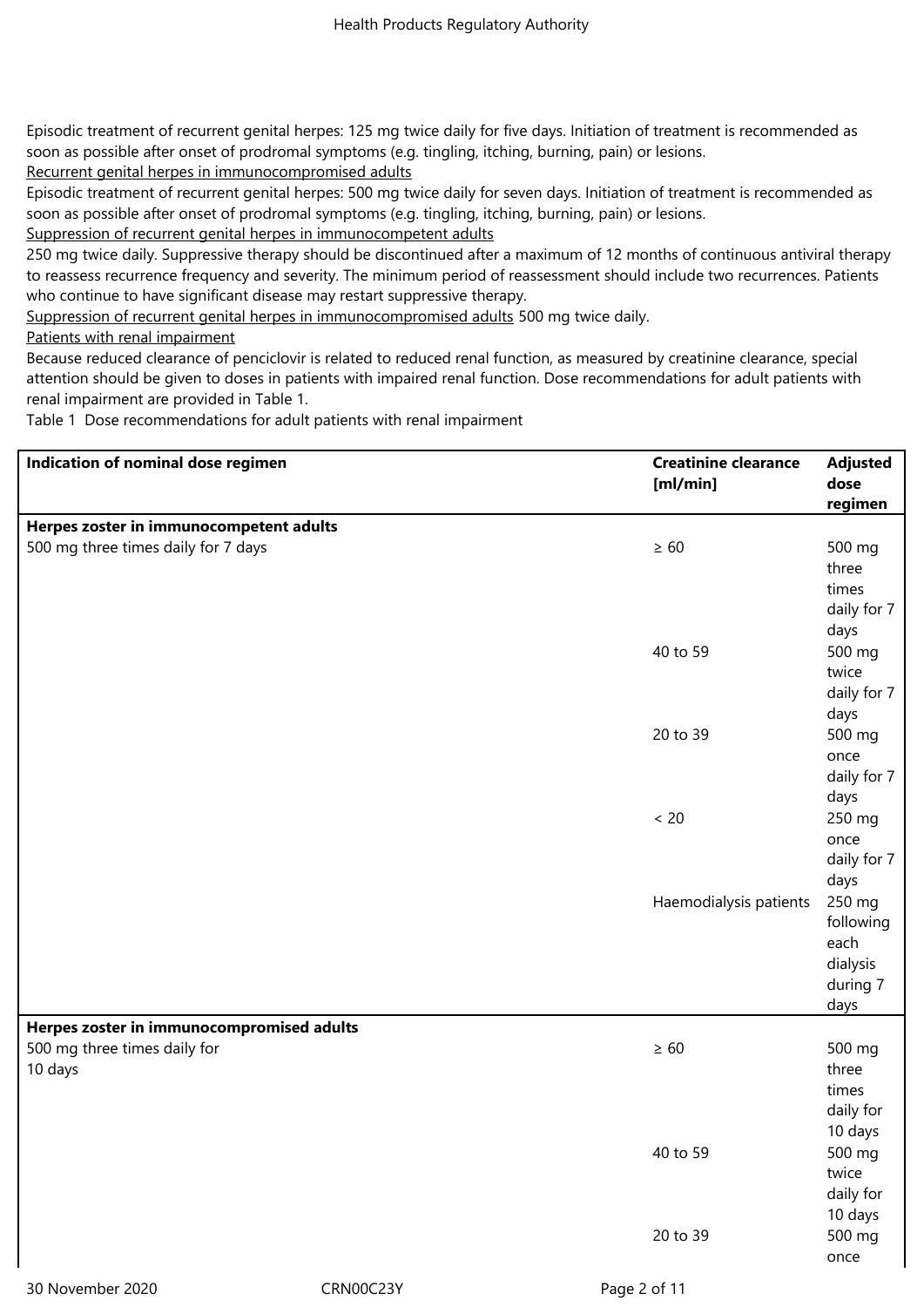| Health Products Regulatory Authority                                                                                  |                        |                                                                                              |  |
|-----------------------------------------------------------------------------------------------------------------------|------------------------|----------------------------------------------------------------------------------------------|--|
|                                                                                                                       | < 20                   | daily for<br>10 days<br>250 mg                                                               |  |
|                                                                                                                       | Haemodialysis patients | once<br>daily for<br>10 days<br>250 mg<br>following<br>each<br>dialysis<br>during 10<br>days |  |
| Genital herpes in immunocompetent adults - first episodic of genital herpes<br>125 mg twice times daily for<br>5 days | $\leq 40$              | 250 mg<br>three                                                                              |  |
|                                                                                                                       |                        | times<br>daily for 5<br>days                                                                 |  |
|                                                                                                                       | 20 to 39               | 250 mg<br>twice<br>daily for 5                                                               |  |
|                                                                                                                       | $< 20$                 | days<br>250 mg<br>once<br>daily for 5                                                        |  |
|                                                                                                                       | Haemodialysis patients | days<br>250 mg<br>following<br>each<br>dialysis<br>during 5<br>days                          |  |
| Genital herpes in immunocompetent adults - episodic treatment or recurrent                                            |                        |                                                                                              |  |
| genital herpes                                                                                                        |                        |                                                                                              |  |
| 125 mg twice times daily for<br>5 days                                                                                | $\geq 20$              | 125 mg<br>three<br>times<br>daily for 5<br>days                                              |  |
|                                                                                                                       | $< 20$                 | 125 mg<br>once<br>daily for 5<br>days                                                        |  |
|                                                                                                                       | Haemodialysis patients | 125 mg<br>following<br>each<br>dialysis<br>during 5<br>days                                  |  |
| Genital herpes in immunocompromised adults - episodic treatment or recurrent                                          |                        |                                                                                              |  |
| genital herpes<br>500 mg twice times daily for<br>7 days                                                              | $\geq 40$              | 500 mg<br>three<br>times<br>daily for 7                                                      |  |
|                                                                                                                       | 20 to 39               | days<br>500 mg<br>twice<br>daily for 7                                                       |  |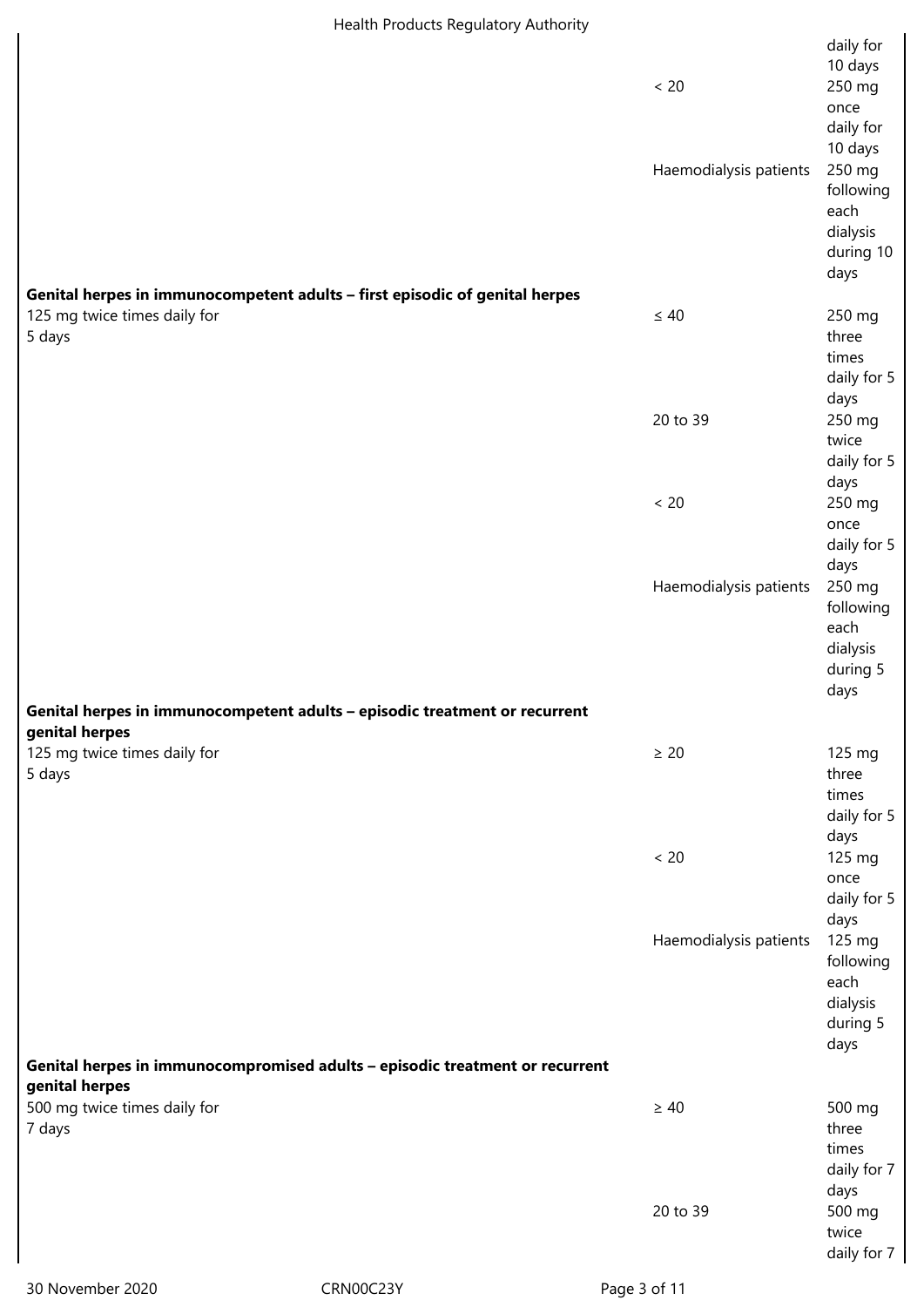| Health Products Regulatory Authority                                |                        |                                                             |
|---------------------------------------------------------------------|------------------------|-------------------------------------------------------------|
|                                                                     | < 20                   | days<br>250 mg<br>once<br>daily for 7<br>days               |
|                                                                     | Haemodialysis patients | 250 mg<br>following<br>each<br>dialysis<br>during 7<br>days |
| Suppression of recurrent genital herpes in immunocompetent adult    |                        |                                                             |
| 250 mg twice daily                                                  | $\geq 40$              | 250 mg<br>twice<br>daily                                    |
|                                                                     | 20 to 39               | 125 mg<br>twice<br>daily                                    |
|                                                                     | $< 20$                 | 125 mg<br>once daily                                        |
|                                                                     | Haemodialysis patients | 125 mg<br>following<br>each<br>dialysis                     |
| Suppression of recurrent genital herpes in immunocompromised adults |                        |                                                             |
| 500 mg twice daily                                                  | $\geq 40$              | 500 mg<br>twice<br>daily                                    |
|                                                                     | 20 to 39               | 500 mg<br>twice<br>daily                                    |
|                                                                     | $< 20$                 | 250 mg<br>once daily                                        |
|                                                                     | Haemodialysis patients | 250 mg<br>following                                         |
|                                                                     |                        | each                                                        |
|                                                                     |                        | dialysis                                                    |

# Patients with renal impairment on haemodialysis

Since 4 h haemodialysis resulted in up to 75% reduction in plasma penciclovir concentrations, famciclovir should be administered immediately following dialysis. The recommended dose regimens for haemodialysis patients are included in Table 1.

# Patients with hepatic impairment

No dose adjustment is required in patients with mild or moderate hepatic impairment. No data are available for patients with severe hepatic impairment (see sections 4.4 and 5.2).

Older people ( $\geq 65$  years)

Dose modification is not required unless renal function is impaired.

Paediatric population (Children and adolescents):

Famciclovir is not recommended for use in children and adolescents below 18 years of age due to lack of data on safety and efficacy. Currentlyavailabledataaredescribedinsections5.1and5.2

Method of administration

Famciclovir can be taken without regard to meals (see section 5.2).

# **4.3 Contraindications**

Hypersensitivity to the active substance or to any of the excipients listed in section 6.1. Hypersensitivity to penciclovir.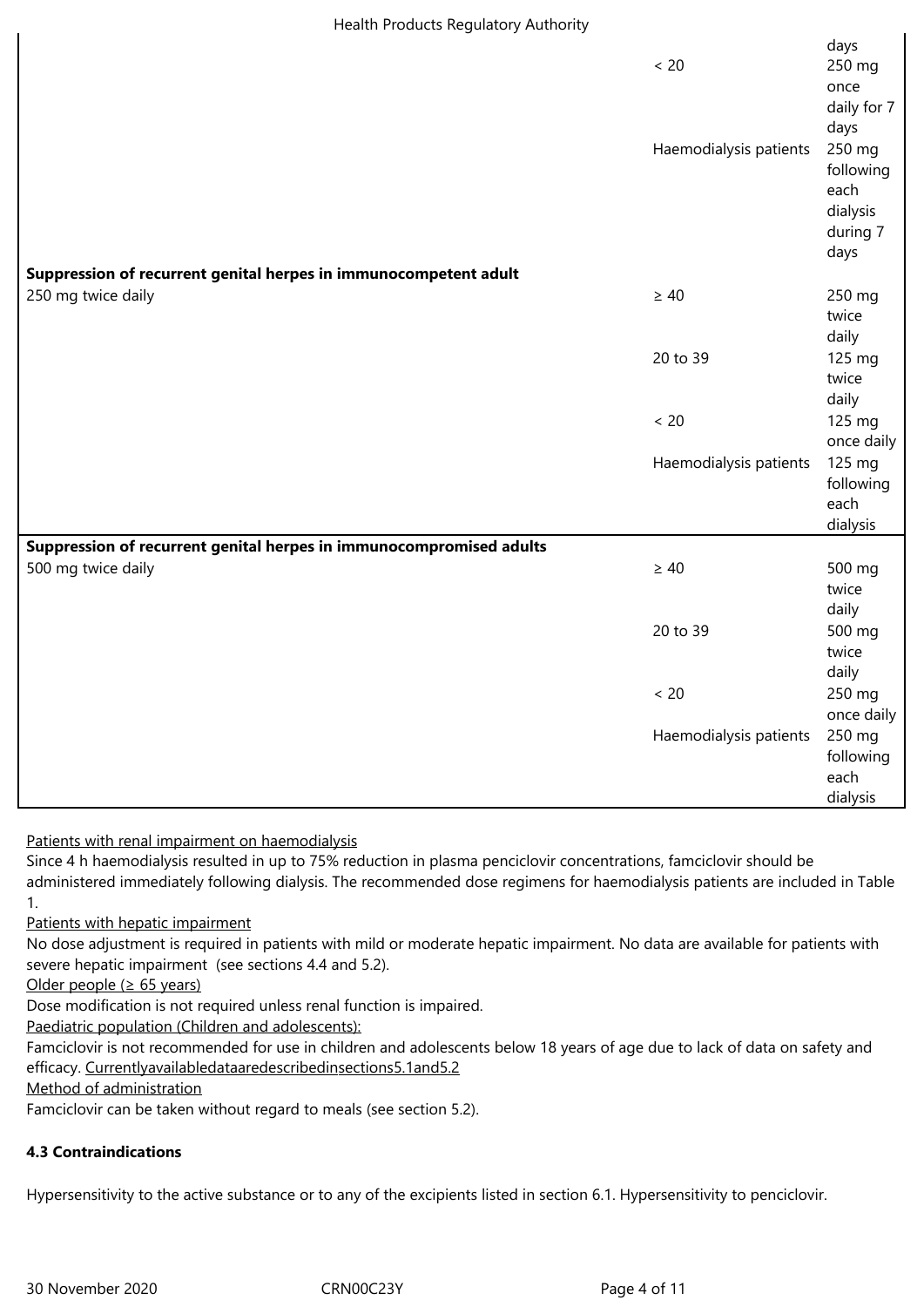# **4.4 Special warnings and precautions for use**

# Use in patients with renal impairment

In patients with impaired renal function dose adjustment is necessary (see sections 4.2 and 4.9).

## Use in patients with hepatic impairment

Famciclovir has not been studied in patients with severe hepatic impairment. Conversion of famciclovir to its active metabolite penciclovir may be impaired in these patients resulting in lower penciclovir plasma concentrations, and thus a decrease of efficacy of famciclovir may occur.

## Use for zoster treatment

Clinical response should be closely monitored, particularly in immunocompromised patients.

Consideration should be given to intravenous antiviral therapy when response to oral therapy is considered insufficient. Patients with complicated herpes zoster, i.e. those with visceral involvement, disseminated zoster, motor neuropathies, encephalitis and cerebrovascular complications should be treated with intravenous antiviral therapy.

Moreover, immunocompromised patients with ophthalmic zoster or those with a high risk for disease dissemination and visceral organ involvement should be treated with intravenous antiviral therapy.

## Transmission of genital herpes

Patients should be advised to avoid intercourse when symptoms are present even if treatment with an antiviral has been initiated. During suppressive treatment with antiviral agents, the frequency of viral shedding is significantly reduced. However, transmission is still possible. Therefore, in addition to therapy with famciclovir, it is recommended that patients use safer sex practices.

## **Other**

Patients with rare hereditary problems of galactose intolerance, the Lapp lactase deficiency or glucosegalactose malabsorption should not take this medicinal product.

## **4.5 Interaction with other medicinal products and other forms of interactions**

## Effects of other medicinal products on famciclovir

No clinically significant interactions have been identified.

Concurrent use of probenecid may result in increased plasma concentrations of penciclovir, the active metabolite of famciclovir, by competing for elimination.

Therefore, patients receiving famciclovir at a dose of 500 mg three times daily co-administered with probenecid, should be monitored for toxicity. If patients experience severe dizziness, somnolence, confusion or other central nervous system disturbances, a dose reduction of famciclovir to 250 mg three times daily may be considered.

Famciclovir needs aldehyde oxidase to be converted into penciclovir, its active metabolite. Raloxifen has been shown to be a potent inhibitor of this enzyme in vitro. Co-administration of raloxifene could affect the formation of penciclovir and thus the efficacy of famciclovir. When raloxifen is co administered with famciclovir the clinical efficacy of the antiviral therapy should be monitored.

#### **4.6 Fertility, pregnancy and lactation**

#### **Pregnancy**

There is a limited amount of data (less than 300 pregnancy outcomes) from the use of famciclovir in pregnant women. Based on these limited amounts of information, the cumulative analysis of both prospective and retrospective pregnancy cases did not provide evidence indicating that the product causes any specific foetal defect or congenital anomaly. Animal studies have not shown any embryotoxic or teratogenic effects with famciclovir or penciclovir (the active metabolite of famciclovir). Famciclovir should only be used during pregnancy when the potential benefits of treatment outweigh the potential risks.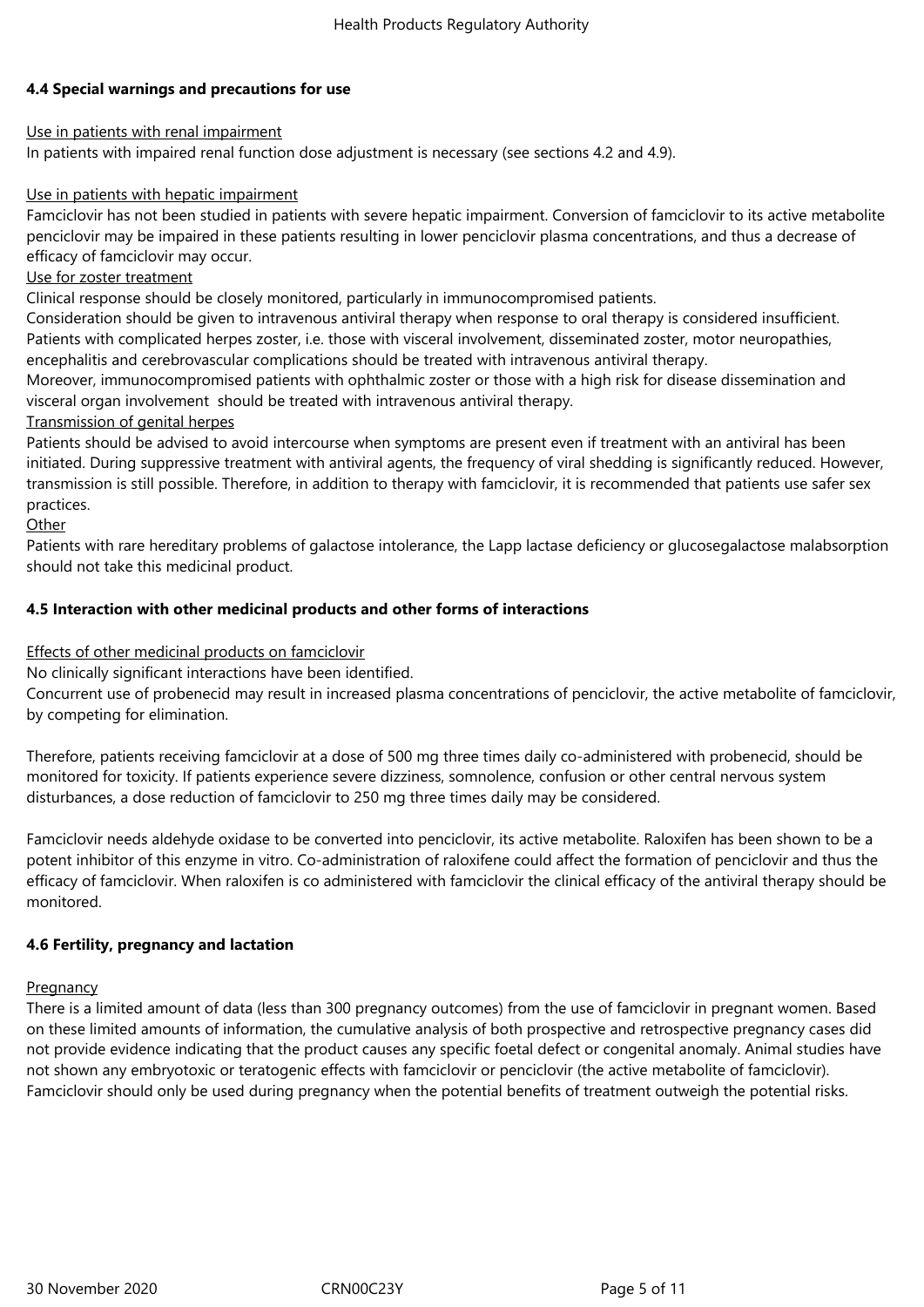## Lactation

It is unknown whether famciclovir is excreted in human breast milk. Animal studies have shown excretion of penciclovir in breast milk. If the woman's condition mandates treatment with famciclovir, discontinuation of breast-feeding may be considered.

Fertility

Clinical data do not indicate an impact of famciclovir on male fertility following long-term treatment at an oral dose of 250 mg twice daily (see section 5.3).

## **4.7 Effects on ability to drive and use machines**

No studies on the effects on the ability to drive and use machines have been performed. However, patients who experience dizziness, somnolence, confusion or other central nervous system disturbances while taking Famciclovir should refrain from driving or operating machinery.

# **4.8 Undesirable effects**

Headache and nausea have been reported in clinical studies. These were generally mild or moderate in nature and occurred at a similar incidence in patients receiving placebo treatment. All other adverse reactions were added during postmarketing. Thepooledglobalplacebooractivecontrolledclinicaltrials(n=2326forFamvir arm)wereretrospectively

reviewedtoobtainafrequencycategoryforall adversereactionsmentionedbelow.Thefollowingtablespecifiestheestimated

frequencyofadversereactionsbasedonallthespontaneous reportsand literaturecasesthathavebeenreportedforFamvirsinceitsintroduction tothe market.

A total of 1,587 patients have received famciclovir at recommended doses in placebo- (n= 657) and active- (n=930) controlled studies. These clinical studies were retrospectively reviewed to obtain a frequency category for all adverse reactions mentioned below. For adverse reactions which have never been observed in these studies, the upper limit of the 95% confidence interval is not expected to be higher than 3/X (based on the "rule of three"), with X representing the total sample size (n=1,587).

Adverse reactions (Table 2) are ranked under headings of frequency, using the following convention: very common (≥ 1/10); common (≥ 1/100 to < 1/10); uncommon (≥ 1/1,000 to < 1/100); rare (≥ 1/10,000 to < 1/1,000); very rare (< 1/10,000).

Table 2 Adverse Reactions

| <b>Blood and lymphatic system disorders</b> |                                                                                                                                                                                                         |  |
|---------------------------------------------|---------------------------------------------------------------------------------------------------------------------------------------------------------------------------------------------------------|--|
| Rare:                                       | Thrombocytopenia                                                                                                                                                                                        |  |
| <b>Psychiatric disorders</b>                |                                                                                                                                                                                                         |  |
| Uncommon:                                   | Confusion (predominantly in elderly)                                                                                                                                                                    |  |
| Rare:                                       | Hallucinations                                                                                                                                                                                          |  |
| Nervous system disorders                    |                                                                                                                                                                                                         |  |
| Very common:                                | Headache                                                                                                                                                                                                |  |
| Common:                                     | <b>Dizziness</b>                                                                                                                                                                                        |  |
| Uncommon:                                   | Somnolence (predominantly in elderly)                                                                                                                                                                   |  |
| <b>Gastrointestinal disorders</b>           |                                                                                                                                                                                                         |  |
| Common:                                     | Nausea, vomiting                                                                                                                                                                                        |  |
|                                             |                                                                                                                                                                                                         |  |
| <b>Hepatobiliary disorders</b>              |                                                                                                                                                                                                         |  |
| Common:                                     | Abnormal liver function tests                                                                                                                                                                           |  |
| Rare:                                       | Cholestatic jaundice                                                                                                                                                                                    |  |
| Skin and subcutaneous tissue disorders      |                                                                                                                                                                                                         |  |
| Common:                                     | Rash, pruritus                                                                                                                                                                                          |  |
| Uncommon:                                   | Angiodema (e.g face edema, eyelid oedema, periorbital oedema, pharyngeal oedema), Urticaria<br>Serious skin reactions* (e.g. erythema multiforme, Stevens-Johnson Syndrome, Toxic Epidermal Necrolysis) |  |
| Not Known:                                  |                                                                                                                                                                                                         |  |

30 November 2020 CRN00C23Y Page 6 of 11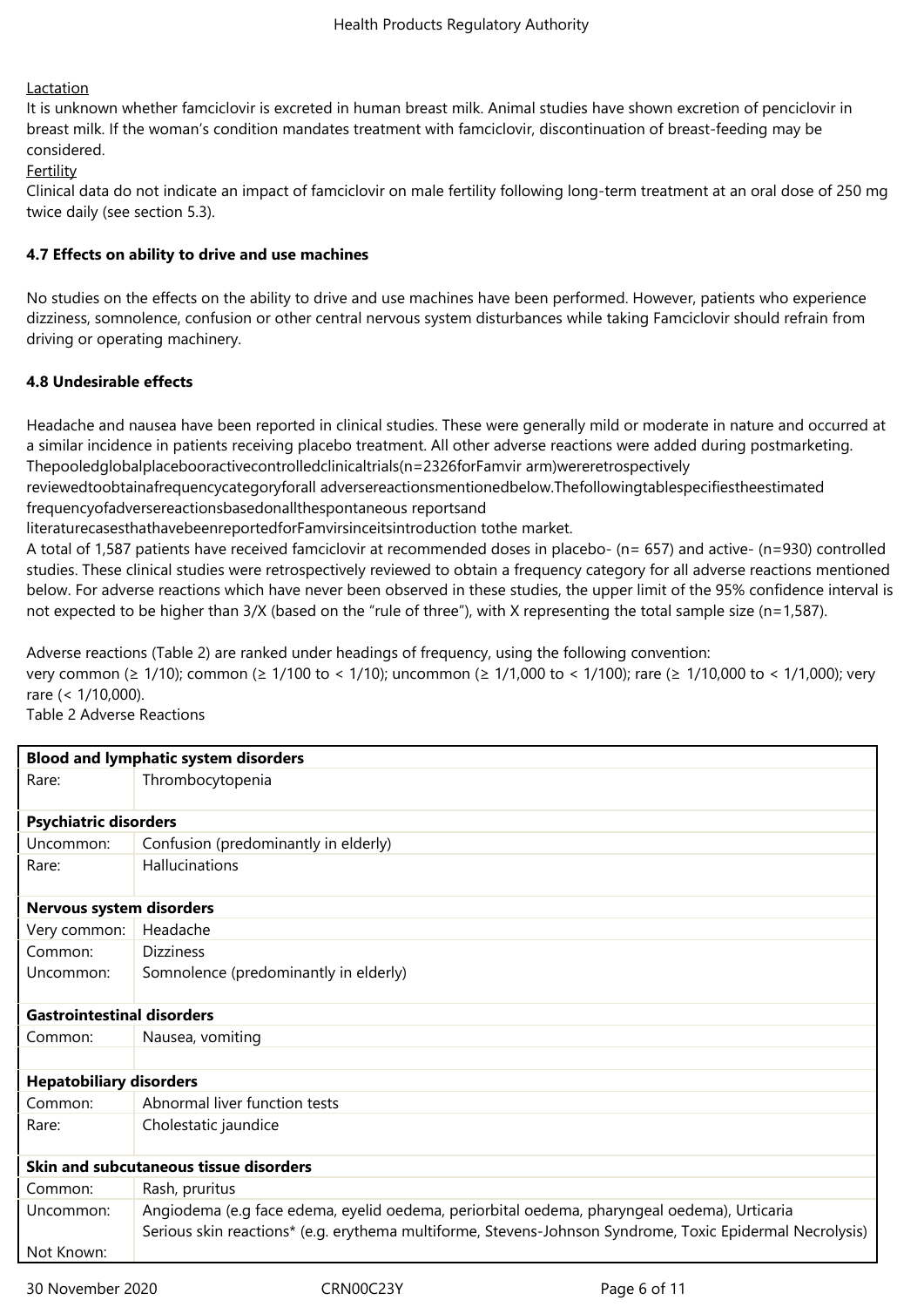Overall, adverse reactions reported from clinical studies with immunocompromised patients were similar to those reported in the immunocompetent population. Nausea, vomiting and abnormal liver function tests were reported more frequently, especially at higher doses.

## Reporting of suspected adverse reactions

Reporting suspected adverse reactions after authorisation of the medicinal product is important. It allows continued monitoring of the benefit/risk balance of the medicinal product. Healthcare professionals are asked to report any suspected adverse reactions via HPRA Pharmacovigilance, Earlsfort Terrace, IRL - Dublin 2; Tel: +353 1 6764971; Fax: +353 1 6762517. Website: www.hpra.ie; E-mail: medsafety@hpra.ie.

## **4.9 Overdose**

Overdos[e experience](http://www.hpra.ie/) with fa[mciclovir is limited. In](mailto:medsafety@hpra.ie) the event of an overdose supportive and symptomatic therapy should be given as appropriate. Acute renal failure has been reported rarely in patients with underlying renal disease where the famciclovir dose has not been appropriately reduced for the level of renal function. Penciclovir is dialysable; plasma concentrations are reduced by approximately 75% following 4 h haemodialysis.

## **5 PHARMACOLOGICAL PROPERTIES**

## **5.1 Pharmacodynamic properties**

Pharmacotherapeutic group: Nucleosides and nucleotides excluding reverse transcriptase inhibitors, ATC code: JO5AB09 Mechanism of action

Famciclovir is the oral prodrug of penciclovir. Famciclovir is rapidly converted *in vivo* into penciclovir, which has *in vitro* activity against herpes simplex viruses (HSV types 1 and 2), varicella zoster virus, Epstein-Barr virus and cytomegalovirus.

The antiviral effect of orally administered famciclovir has been demonstrated in several animal models: this effect is due to *in vivo* conversion to penciclovir. In virus-infected cells the viral thymidine kinase (TK) phosphorylates penciclovir to a monophosphate form that, in turn, is converted to penciclovir triphosphate by cellular kinases. This triphosphate persists in infected cells in excess of 12 hours and inhibits viral DNA chain elongation by competitive inhibition with deoxyguanosine triphosphate for incorporation into the growing viral DNA, thus halting virus replication of viral DNA. In uninfected cells treated with penciclovir, concentrations of penciclovir-triphosphate are only barely detectable. Hence the probability of toxicity to mammalian host cells is low and uninfected cells are unlikely to be affected by therapeutic concentrations of penciclovir.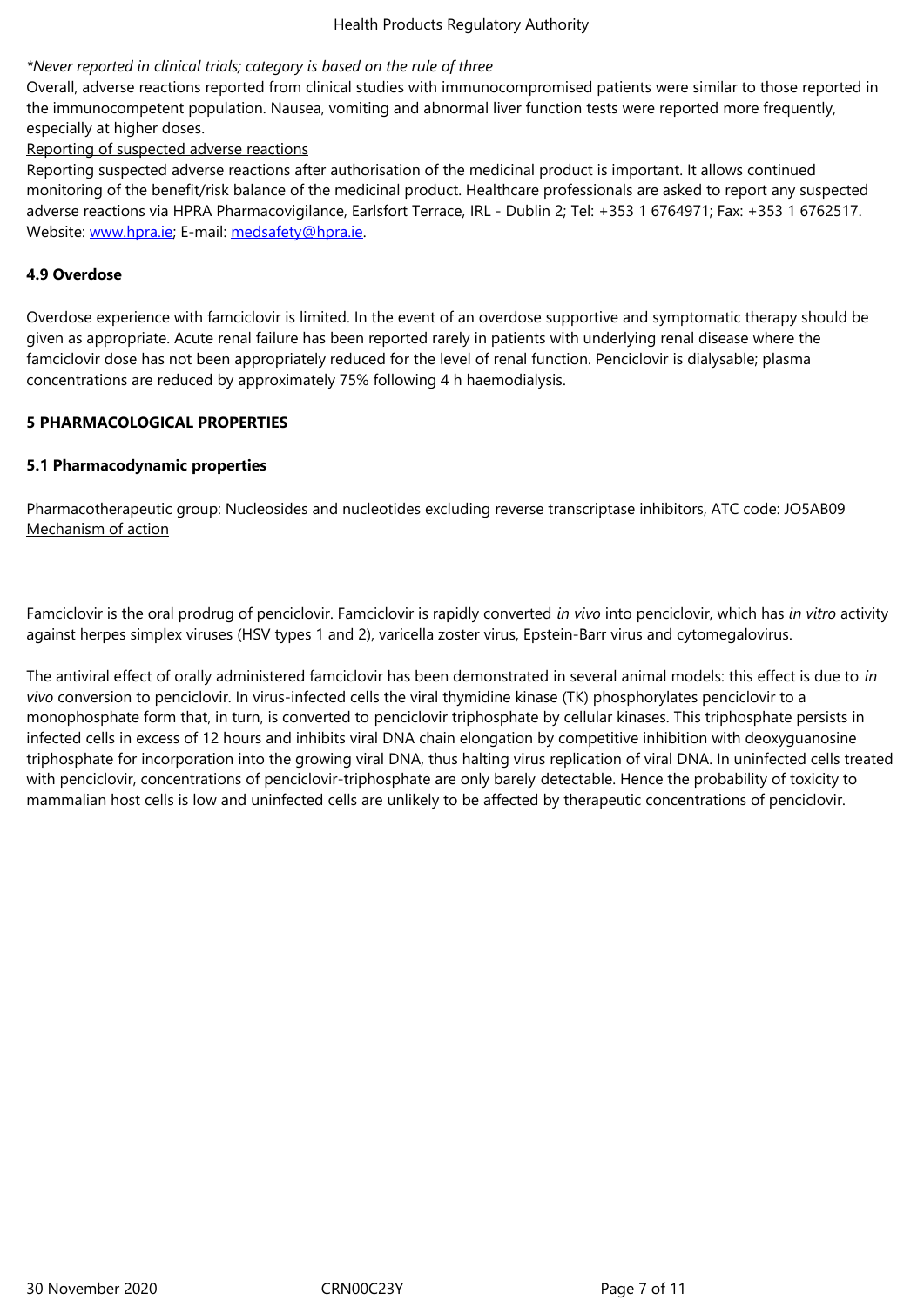### *Resistance*

Like aciclovir, the most common form of resistance encountered among HSV strains is a deficiency in the production of the thymidine kinase (TK) enzyme. Such TK deficient strains would generally be expected to be cross-resistant to both penciclovir and aciclovir.

Results from 11 worldwide clinical studies involving penciclovir (topical or intravenous formulations) or famciclovir in immunocompetent or immunocompromised patients, including studies of up to 12 months treatment with famciclovir, have shown a small overall frequency of penciclovir resistant isolates: 0.2% (2/913) in immunocompetent patients and 2.1% (6/288) in immunocompromised patients. The resistant isolates were mostly found at the start of treatment or in a placebo group, with resistance occurring on or after treatment with famciclovir or penciclovir only in two immunocompromised patients. Clinical efficacy

In placebo-controlled and active-controlled studies both in immunocompetent and immunocompromised patients with uncomplicated herpes zoster, amciclovir was effective in the resolution of lesions. In an active-controlled clinical study, famciclovir was shown to be effective in the treatment of ophthalmic zoster in immunocompetent patients.

Efficacy of famciclovir in immunocompetent patients with first episode of genital herpes was shown in three active-controlled studies*.* Two placebo- controlled studies in immunocompetent patients and oneactive controlled study in HIV-infected patients with recurrent genital herpes showed that famciclovir was effective.

Two placebo-controlled 12-month studies in immunocompetent patients with recurrent genital herpes showed that famciclovir-treated patients had a significant reduction of recurrences as compared to placebo-treated patients. Placebo-controlled and uncontrolled studies of up to 16 weeks duration showed that famciclovir was effective in the suppression of recurrent genital herpes in HIV-infected patients; the placebo-controlled study showed that famciclovir significantly decreased the proportion of days of both symptomatic and asymptomatic HSV shedding. *Paediatric population*

Famciclovirexperimental oral granules were evaluated in 169 paediatricpatients 1 month to ≤12years of age. Onehundred of thesepatients were1 to ≤12years ofage and weretreated with famciclovir oralgranules (doses rangedfrom 150 mgto 500 mg) either twice(47 patients with herpes simplexvirus infections) orthreetimes (53 patients with chickenpox) dailyfor7 days. The remaining69 patients (18 patients 1 to ≤12 months, 51 patients1 to ≤12years)participated in single-dosepharmacokinetic and safetystudies usingfamciclovir oralgranules(doses ranged from 25 mgto 500 mg).Famciclovirweight-based doses wereselected to providepenciclovirsystemic exposures similarto thepenciclovir systemic exposures observed in adults after administration of500 mg famciclovir. Noneof thesestudies comprised a control group; thereforeaconclusion on the efficacyof theinvestigated regimens is not possible. Thesafetyprofile was similarto that seen in adults. However, systemic drug exposurein infants < 6 months of agewas low, thus precludinganyassessment of famciclovir's safetyin this agegroup.

# **5.2 Pharmacokinetic properties**

#### General characteristics

#### *Absorption*

Famciclovir is the oral prodrug of the antivirally active compound penciclovir. Following oral administration, famciclovir is rapidly and extensively absorbed and converted to penciclovir. Bioavailability of penciclovir after oral administration of famciclovir was 77%. Mean peak plasma concentration of penciclovir, following a 125 mg, 250 mg, 500 mg and 750 mg oral dose of famciclovir, was 0.8 microgram/ml, 1.6 micrograms/ml, 3.3 micrograms/ml and 5.1 micrograms/ml, respectively, and occurred at a median time of 45 minutes post-dose.

Plasma concentration-time curves of penciclovir are similar following single and repeat (t.i.d. and b.i.d.) dosing, indicating that there is no accumulation of penciclovir on repeated dosing with famciclovir.

The extent of systemic availability (AUC) of penciclovir from oral famciclovir is unaffected by food.

#### *Distribution*

Penciclovir and its 6-deoxy precursor are poorly (< 20%) bound to plasma proteins. *Metabolism and elimination*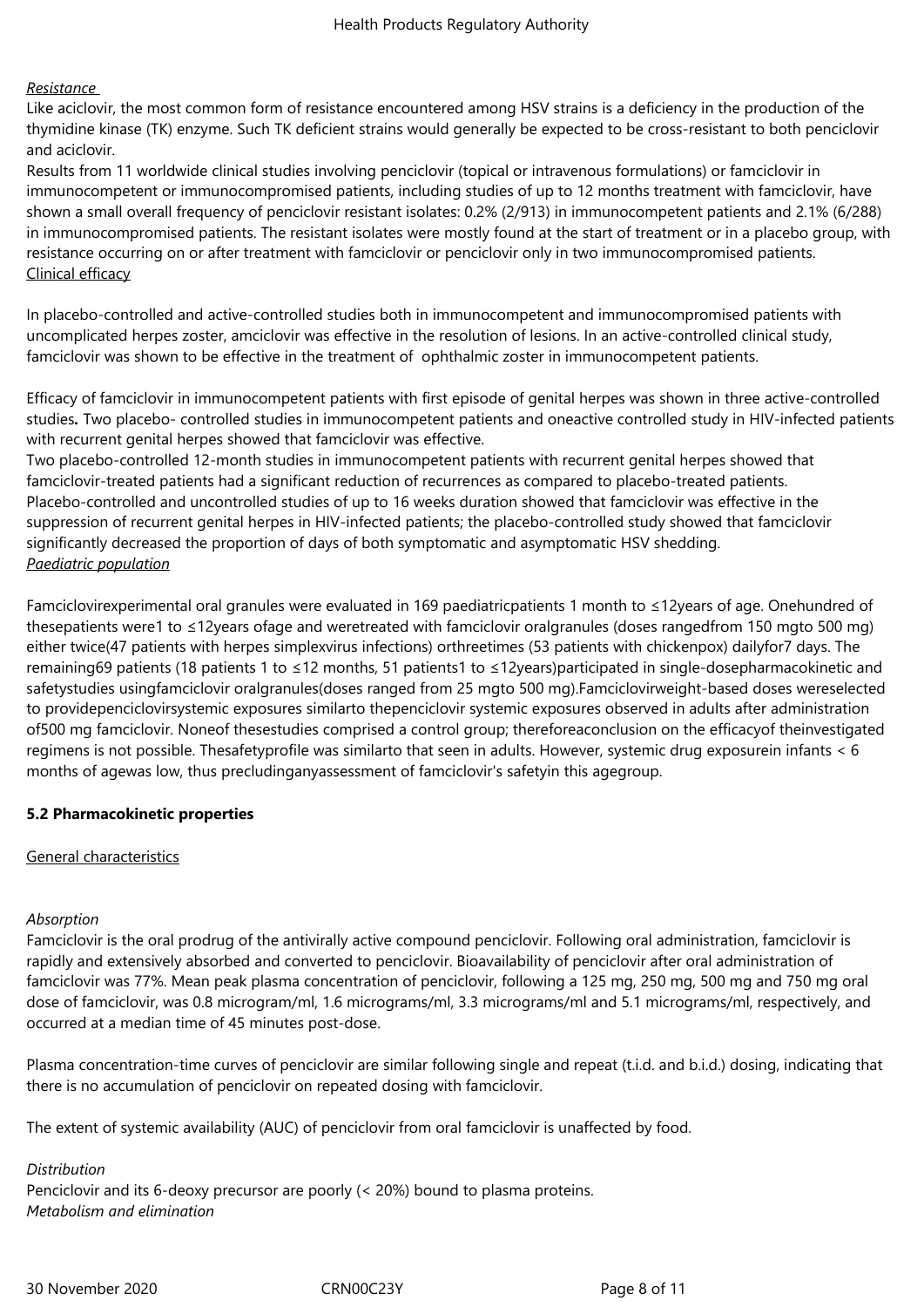Famciclovir is eliminated principally as penciclovir and its 6-deoxy precursor, which are excreted in urine. No unchanged famciclovir has been detected in urine. Tubular secretion contributes to the renal elimination of penciclovir.

The terminal plasma half-life of penciclovir after both single and repeat dosing with famciclovir was approximately 2 hours.

Evidence from preclinical studies has shown no potential for induction of cytochrome P450 enzymes and inhibition of CYP3A4.

## Characteristics in special populations

## *Patients with herpes zoster infection*

Uncomplicated herpes zoster infection does not significantly alter the pharmacokinetics of penciclovir measured after the oral administration of famciclovir. The terminal plasma half-life of penciclovir in patients with herpes zoster was 2.8 h and 2.7 h, respectively, after single and repeated dosing of famciclovir.

## *Subjects with renal impairment*

The apparent plasma clearance, renal clearance, and plasma elimination rate constant of penciclovir decreased linearly with reductions in renal function, both after single and repeated dosing. Dose adjustment is necessary in patients with renal impairment (see section 4.2).

## *Subjects with hepatic impairment*

Mild and moderate hepatic impairment had no effect on the extent of systemic availability of penciclovir following oral administration of famciclovir. No dose adjustment is recommended for patients with mild and moderate hepatic impairment (see sections 4.2 and 4.4). The pharmacokinetics of penciclovir have not been evaluated in patients with severe hepatic impairment. Conversion of famciclovir to the active metabolite penciclovir may be impaired in these patients resulting in lower penciclovir plasma concentrations, and thus possibly a decrease of efficacy of famciclovir.

# *Paediatric population*

Repeated oral dosingof famciclovir(250or500 mgthreetimes daily) to paediatric patients (6-11years)infected with hepatitis Bdidnot haveanotableeffecton the pharmacokinetics of penciclovir compared to singledosedata. Therewas no accumulation ofpenciclovir.Inchildren (1-12years)with herpes simplexvirus infection or chickenpoxgiven single oral doses offamciclovir (seesection 5.1), the apparentclearanceof penciclovir increased withbodyweight in anonlinear manner. Theplasma elimination half-lifeof penciclovir tended to decreasewith decreasing age, froman averageof 1.6 hours in thepatients aged 6-12years to 1.2 hours in patients aged 1-<2years.

#### *Elderly patients (≥ 65 years)*

Based on cross-study comparisons, the mean penciclovir AUC was about 30% higher and penciclovir renal clearance about 20% lower after oral administration of famciclovir in elderly volunteers (65-79 years) compared to younger volunteers. Partly this difference may be due to differences in renal function between the two age groups. No dose adjustment based on age is recommended unless renal function is impaired (see section 4.2).

#### *Gender*

Small differences in renal clearance of penciclovir between females and males have been reported and were attributed to gender differences in renal function. No dose adjustment based on gender is recommended.

#### **5.3 Preclinical safety data**

## General toxicity

Studies on safety pharmacology and repeated dose toxicity reveal no special hazard for humans.

#### Genotoxicity

Famciclovir was not found to be genotoxic in a comprehensive battery of in vivo and in vitro tests designed to detect gene mutation, chromosomal damage and repairable damage to DNA. Penciclovir, in common with other substances of this class, has been shown to cause chromosomal damage, but did not induce gene mutation in bacterial or mammalian cell systems, nor was there evidence of increased DNA repair in vitro.

#### **Carcinogenicity**

At high doses in female rats, there was an increased incidence of mammary adenocarcinoma, a tumour commonly observed in the strain of rats used in the carcinogenicity study. There was no effect on the incidence of neoplasia in male rats or in mice of either sex.

30 November 2020 CRN00C23Y Page 9 of 11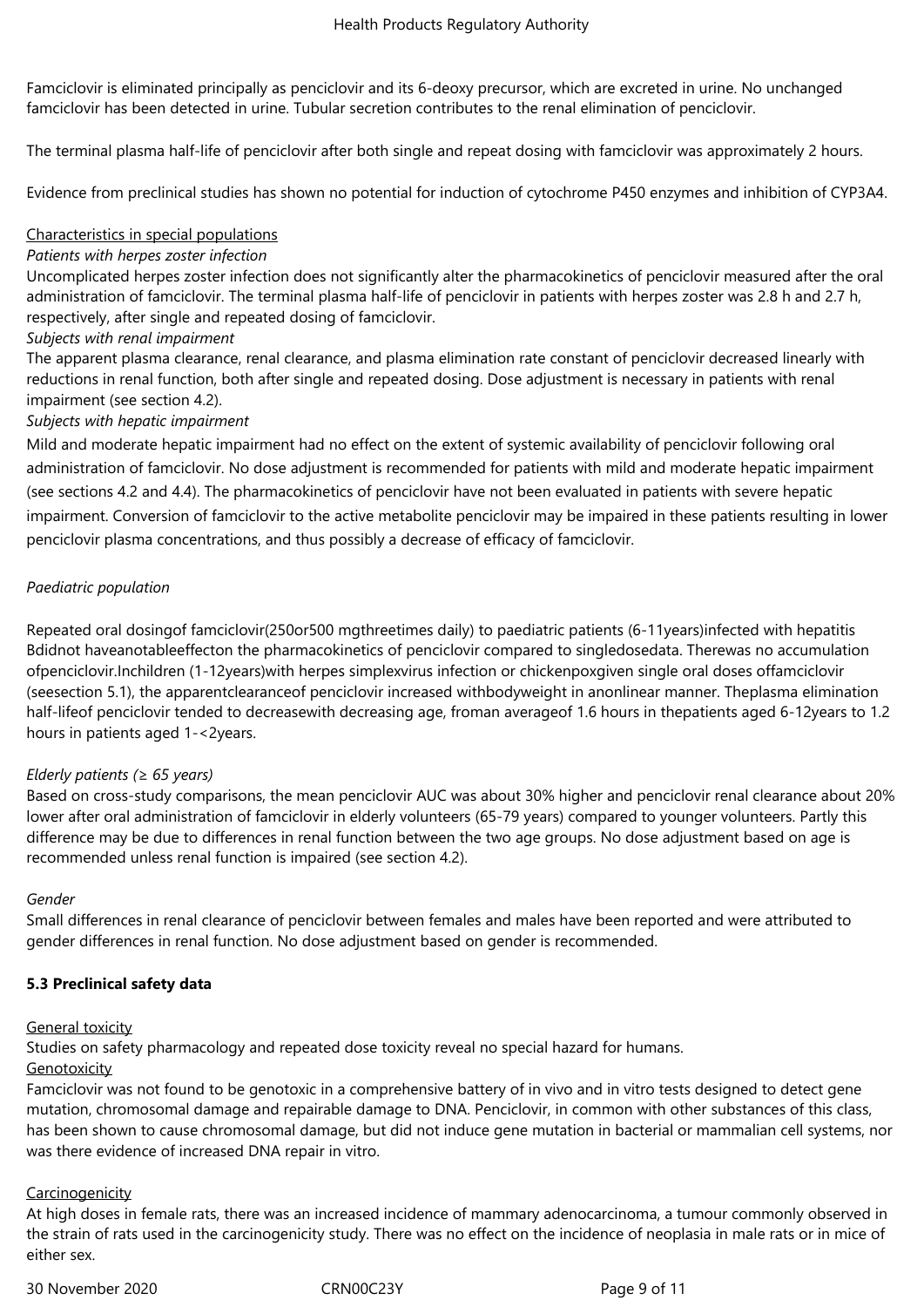## Reproductive toxicity

Impaired fertility (including histopathological changes in the testis, altered sperm morphology, reduced sperm concentration and motility, and reduced fertility) was observed in male rats given 500 mg/kg/day. Furthermore, degenerative changes of the testicular epithelium were noted in the general toxicity studies. This finding was reversible and has also been observed with other substances of this class. Animal studies did not indicate any negative effect on female fertility.

## **6 PHARMACEUTICAL PARTICULARS**

## **6.1 List of excipients**

#### **Tablet core:**

Lactose monohydrate Croscarmellose sodium Crospovidone Magnesium stearate

## **Tablet coat:**

Opadry White: Hypromellose Titanium dioxide (E171) Macrogol

## **6.2 Incompatibilities**

Not applicable

## **6.3 Shelf life**

3 years

## **6.4 Special precautions for storage**

This medicinal product does not require any special storage conditions. Store in the original packaging.

#### **6.5 Nature and contents of container**

Famciclovir 500 mg tablets are packed in blister strip of PVC/PVdC film and Aluminium foil. Pack sizes of 14, 30 and 56 tablets. Not all pack sizes may be marketed.